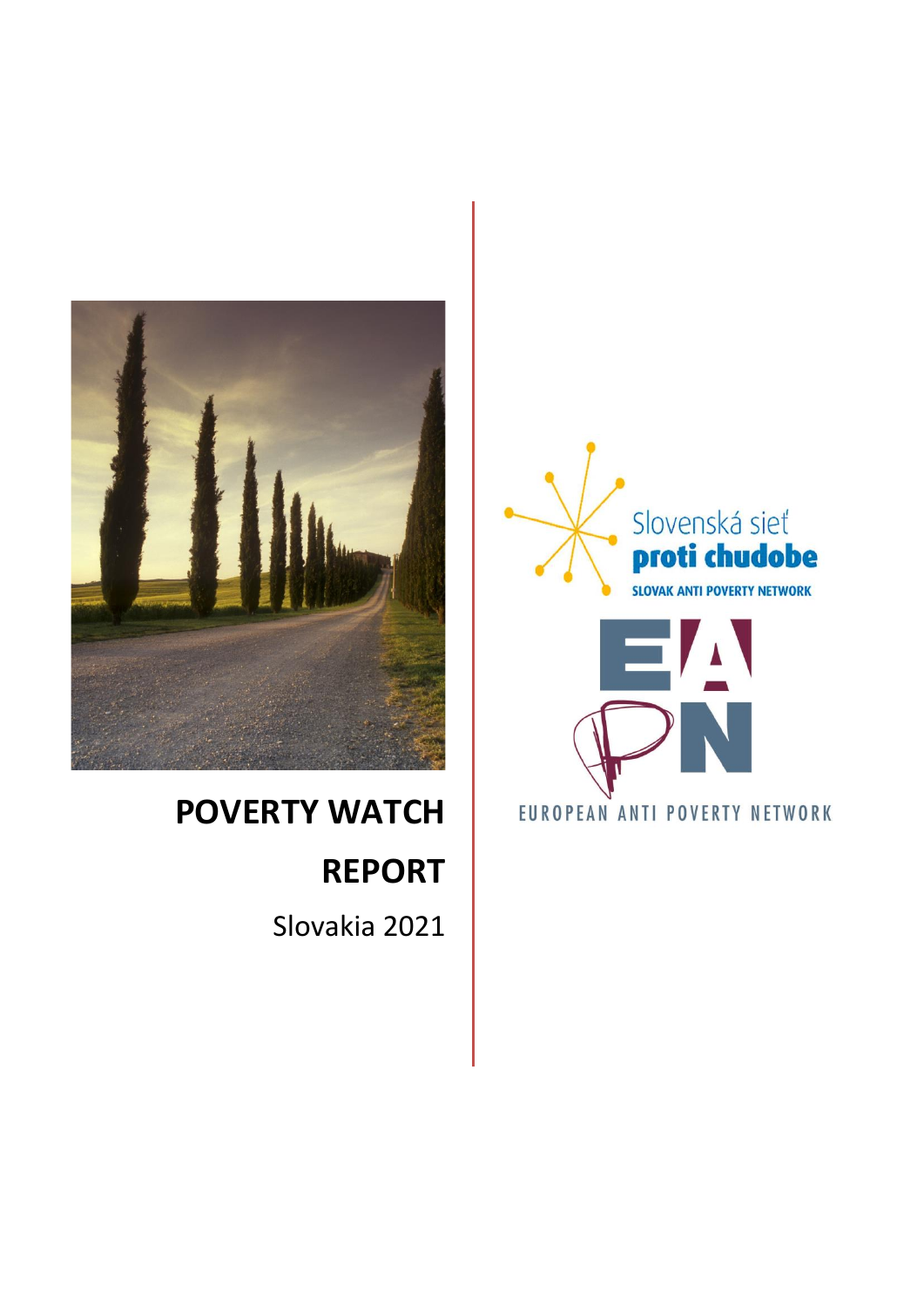# **Poverty Watch Report - Slovakia 2021**

Slovak Anti-Poverty Network is one of the largest networks in Slovakia. The network is a member of the Governmental Council for Non-Profit Non-governmental organisations, as well as part of EAPN. It unites 56 socially oriented NGO´s as well as individual members. They are united by effort to protect human dignity in every area of life. For more than 16 years the network has been helping people in need to start living with dignity so they can gradually get rid of the learned feeling of powerlessness to change things and regain courage and optimism to cope with a worse life situation and integrate into society.

Slovak Anti-Poverty Network of NGO's is substantially separated from "power", not depended. We are not obliged to follow the lead of state, but our effort is to change the weak position of civic societies and non-governmental organisations in our country. And in EU, too. Especially these days during pandemic COVID-19, when more effective is practical and individual approach. More, new government after election last year received great mandate (constitutional majority) to bring justice, to finish corruption and organized criminality on the highest state positions, protected by ex-general procurator, judges, justices, police force, what happens. Majority people don´t trust to politicians and state institutions anymore.

Civic society and NGO ´s sector in Slovakia passed through fragmentation. There are more than 60 000 NGO´s. And majority of them collapsed financially. Great opportunity pandemic situation in EU offers for cooperation between EU and member countries, also in this field and to help strengthen NGO´s sector on national level. Many our members were in 1st line during pandemic.

It is time to join power and to cooperate more effective and deeper on EU vision, priorities and EU strategy, too. Participation of individuals, Euro-citizens is welcomed, but hand in hand is necessary to promote mutual cooperation among civic societies and NGO´s to have chance bargain for European vision, priorities and action plans. Negotiate it on equal level, as partner. As we saw during lock-down, people in 1st line were not rich people... We are aware that financial policy focused on economical sustainability and progress is replaced by Europe for People, Well-being and Planet. Such trend is necessary to implement on national levels, too. We tried to make visible experts on poverty, ecologists, environmentalists, heartful people willing to help others without reward, active volunteers, etc.

This document can serve as an awareness raising and advocacy instrument in Slovakia, as well as provide the basis for useful inputs to the EU level, particularly the European Semester/European Pillar of Social Rights implementation process.

EAPN Poverty Watch Report – Slovakia 2021 do not attempt to be comprehensive national research reports on poverty. It starts from our work and the experience/priorities and voice of People experiencing Poverty (PEP). Including video with 4 slogans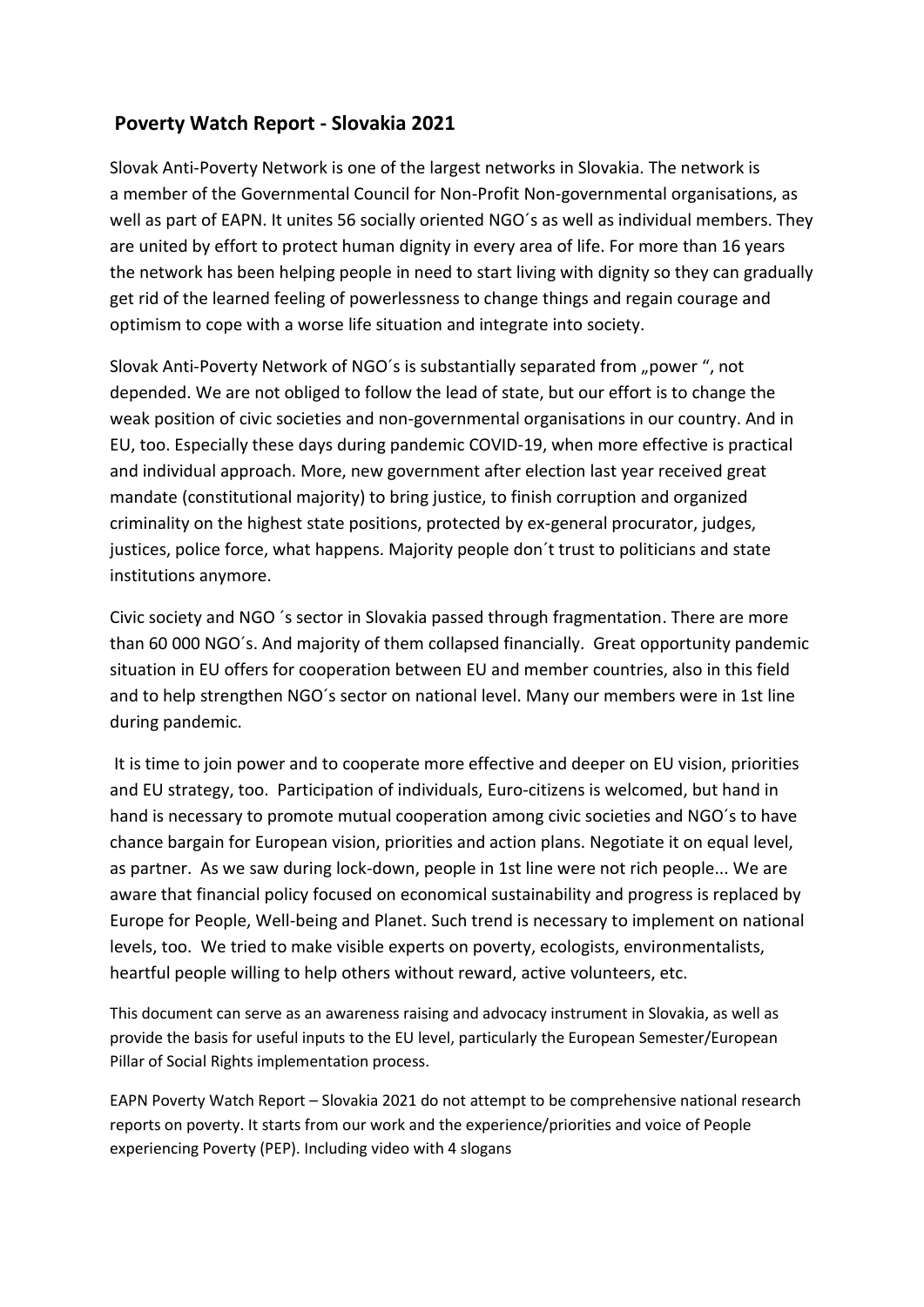#### **1. Our great wish is ending pandemic COVID!**

Roma children, who suffer from serious illness of their parents and brothers, sisters, family members. They have no room for isolation of ill ones and quarantine of new comers.

#### **2. Our great wish is to have computer, cell-phone.**

Roma children and successful dancers with great effort and responsibility during international performances failure et schools because of lack of IT skills and without approach to computer, without cell-phone. 50% of them must repeat again class. They didn´t catch upon. Children with the parents with IT skills and computer and good approach succeeded.

Vlado Sendrei, social worker in Roma community and vice-president of Slovak Anti-Poverty Network informed us: we try to arrange cell-phone cards for parents and their children during distant learning. There is great lack of IT skilled parents. Our children missed distant learning and after meeting with the pupils and teachers couldn´t continue, they didn´t understand new teaching returning at school in June.

#### **3. Fathers need quality job and fair wage to care their families!**

That´s why I have been working many years abroad in Germany separated from my wife and family. In Slovakia there is shrinking access to universal affordable, quality services (housing, health, education). In Germany our life is more comfortable and cheaper.

**Every government should arrange dignified life for all citizens.** 

## **4. My great wish is society without money.**

Young school-leavers, girls preferred society without money. Or basic income. They were active and self-sufficient, but they observed tragedy of now-a-days, running behind money.

5. 12.9 – 15.9 2021 Visit of pope Francis in Slovakia. He chose the poorest region east Slovakia, Košice, LUNIK 9 – Roma tenant blocks with the aim to make poverty visible and to help remove prejudice against Roma people.

**Let us see in mirror given by pope Francis**.

0rganizers would prefer to have pope in the beautiful palace, clean streets, clean houses.

## **Key developments and trends on poverty during Pandemic COVID-19.**

The impact of the policy national/European was during 1st wave another than during 2nd wave. Though it was very soon clear that from China COVID-19 spreaded to Europe, there were no quick action. Nobody expacted such attack and till today is not known if it was really animals which injured people or biological war. And COVID-19 was created by people as biological weapon. Usually, if our conscience is clean we give without protraction all informations and open door to other researchers. And opposite. As we know very well the true always reveals. Majority politicians exept Donald Trump and some others behave as it was problem with animals. Not attack by enemies. That ´s why we are unable to solve future strategy. Simply told: **much more dangerous are people than animals**. So, in both cases is sure that vaccination is not solution for next years. If some kind of animal in far distance can evoke pandemic situation with lock-down and to close borders among countries, with hundreds millions of died people across the world, even in Antarktida, mankind is fragile and vulnerable . And society, towns, schools, families, etc are not healthy. More,if it was COVID-19 biological weapon, then the vaccination is not helpful, the enemy continues his attacks. And it means we are in danger fight with unvisible enemy. And his biological weapon becomes psychological arms, too.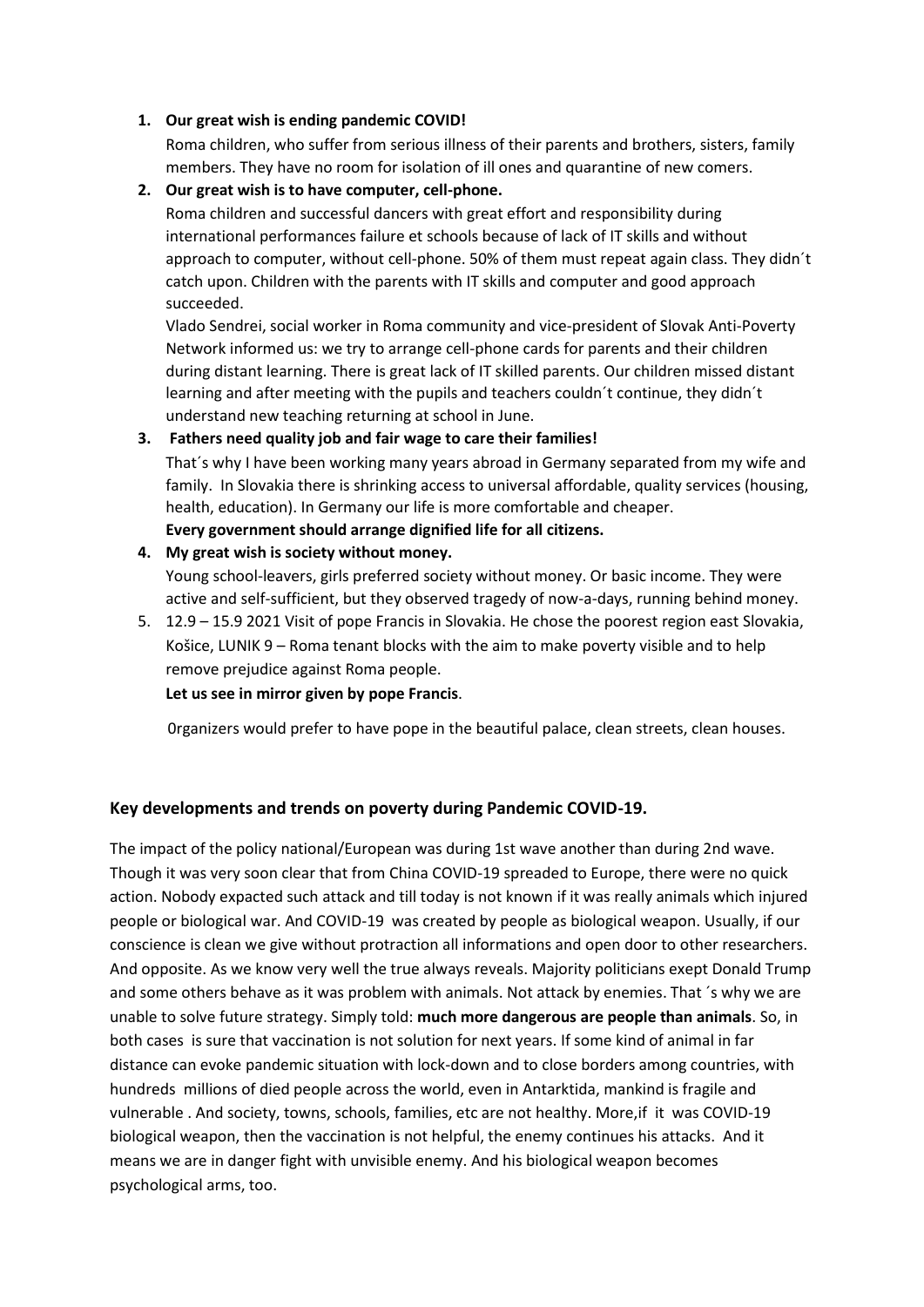Dignified life for all is in such real situation impossible. And our duty is make EC and EU watchful, unsleeping and focus all effort especially preserve mental health, teach our children psychohygienic habits, and avoid all kinds of self-destroying factors.

Slovak Anti-Poverty Network recognized great role of mental and spiritual development of Europeancitizens to weaken poverty in EU. As many people stopped adore communists during totalitarian regime, especially after their violent attacks on young people during protest in Prague and it helped us to remove totalitarian regime, today we need the same way uplifted new type of elite. As top people we should recognize developed souls and people with higher wisdom, unmeasurable knowledge without attachement towards material property and money. That ´s why we involve to our Report also slogan: **Let us see in mirror given by pope Francis**.

As we informed you last year with the slogan **What we know (don´t know) about ourselves** joined with the Picture 8 floors building and commentary: in basic floor we see small part, in 5th floor we can see much more, and on the top floor we expanded horizon. We see whole town, sky. Such way selfdevelopped maturated people can know much more than people motivated by deficiency needs /after famous american psychologist A.Maslow). So, we should respect psychological laws and genius insight, which help us to know better ourselves, improve world view, and to find solution.

Very good impact on all EU member states has Recovery Plan and Project Next generation, mobilized by EU. Now all concentration of intelectuals is on best use of billions given through Recovery and Resilience Plan. And Eurofunds. In Slovakia on national level has very good impact on poverty priorities of new government and social policy. New government prefers to help especially Roma people. Of course, majoritian society is not too satisfied. We will see impact of Pope Francis after visiting Košice, LUNIK 9 poor Roma locality.

The key issues that impact on the people on poverty are distant learning, home – office based on IT skills and IT equipment. European policy in this direction is effective to support projects helping poor children and poor families improve their IT skills. But there is a lot of children and families who need help in this direction. So, we propose especially students of university, of pedagogical faculty to help children in poor regions. Maybe there is problem with accommodation of the students in poorest localities. Of course, it can be solved with the help of student homes near chosen places. Or municipality can accommodate them. There is necessary intersector cooperation between Ministry of Education, Ministry of regional development, Ministry of Social Affairs, etc. And synergic effect can have cooperation on European and national levels, too. Sharing good practices.

## **Objectives:**

Key trends and policy on poverty and social exclusion in Europe is based on implementation of the European Pillar of Social Rights and equality among people. Decent life for all. The idea of the Pillar is to emphasize the responsibility of nations to live up to reasonable social conditions for citizens, not through EU law but through measures in each Member State, based on each country's needs and conditions. Each member state reports to the EU what has been achieved and in a dialogue evaluates the various efforts. Negotiation takes place in a dialogue with NGOs, experts on poverty and the rest of civil society. Legislative process is on national level. Slovak Anti-Poverty Network pushes for policy measures in its direction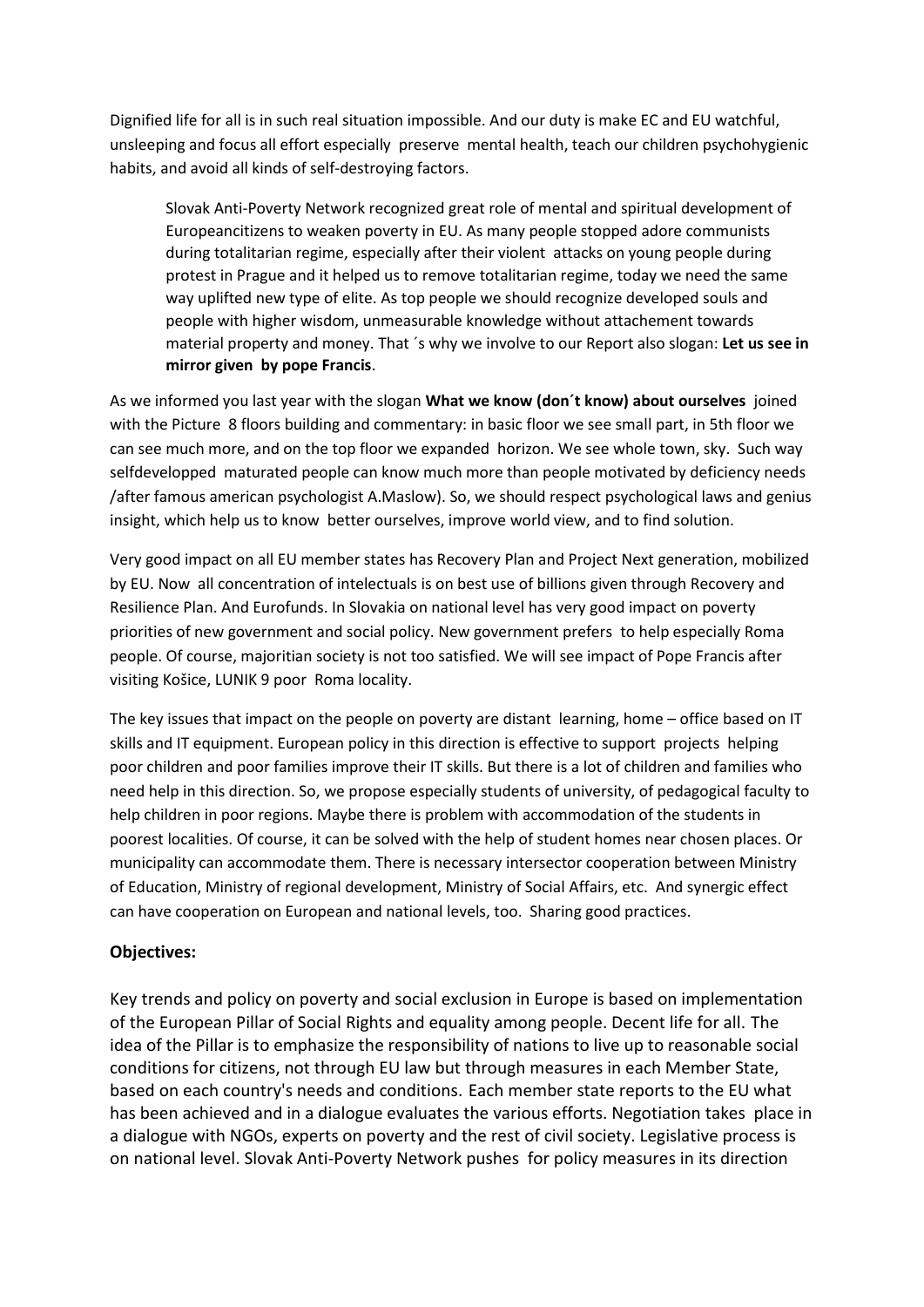and take a critical approach to the governmental politicians, if they do not implement the objectives of the pillar.

To reduce poverty in Europe 2030 is possible, when Recovery Plan and Next generations project involve social and environmental dimensions and national governments will involve non-governmental organisations and private sector as partner. Very important is the development of digitalisation in society. During pandemic COVID-19 it is one of the most important issues in the future and it spans the entire life: wide horizon and spreading information, production, health, education, communication etc. How digitalisation takes place largely determines whether society will be inclusive or exclusive, functional or dysfunctional. Access to and knowledge of digital technology becoming crucial for PEP.

- 1. There is necessary to strengthen volunteer service, and support position of volunteers and to pay honorarium for their work, too. They can dedicate more time, learn poor children and their parents IT skills.
- 2. To raise awareness about priority issues and impact for PEP. Our experts recognized necessary of the cooperation between government, decision – makers and social NGO´s. Social NGO ´s without support of government cannot solve effectively the situation of PEP. Of course, it is necessary to make voice of PEP stronger. But it is not enough. Our government needs help and we should offer our help, too. The best, through NGO ś network.
- 3. How to raise awareness about priority issue and impact for PEP? Till today is negotiation strategy focused on good will of majority society and rich people and their compassion with poor ones, their children. But during pandemic COVID-19 there is necessary emphasized the power of poor people and PEP, not only during election, but in future, because of demographic situation in Slovakia and great changes after election in Slovakia, in EU.

More, if NGO ´s sector and civic society will network and create stronger relations on both local, national and European levels. In a healthy system CSOs/NGOs are able negotiate with the "power", or the state (in this context the EU/Commission) on equal level, similarly as during tripartite on national levels. Especially, today we face great corruption causa, organized criminality on state top institutions, and new position of the scientists in our European society, all over the world. More people understand how important is intelligence, especially emotional intelligence, compassion, win-win thinking, real democracy with stronger voice of people, instead of some self-centered politicians and their scandals. CSOs are here to become equal partner of state, not expected to follow the lead of the EU, and become enrolled in the priorities of the Commission. They should not become a branch of the state, financed by the state.

We propose the same way as we network under umbrella of EAPN all member countries and European organisations such way we should cooperate also with NGO sector and civic society. In Slovakia we SAPN became member of Council of Government for NGO sector. Maybe in other member states are NGO ś similar way organized. And together we could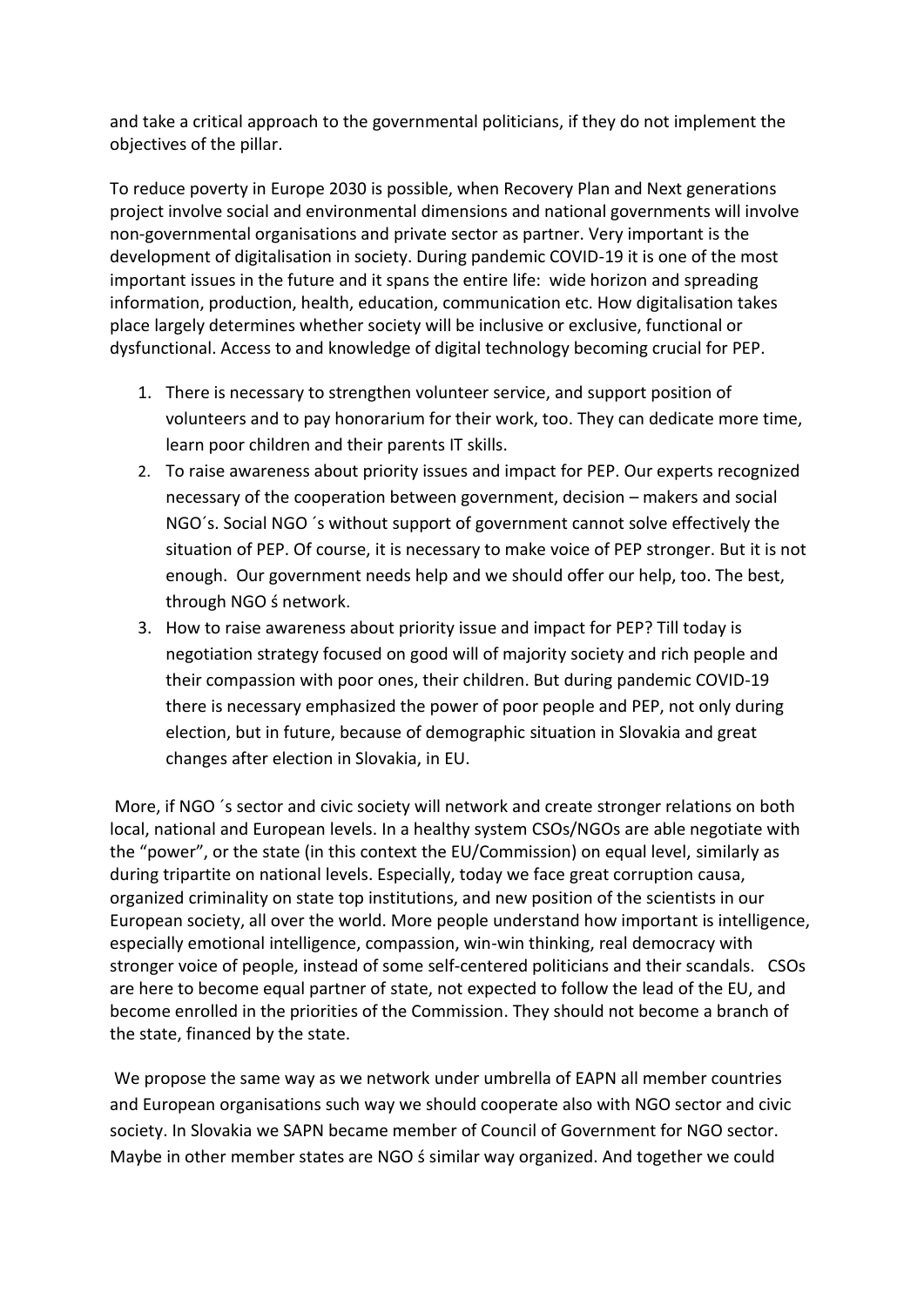stronger not only voice of NGO and civic society, but also PEP and 40% of lower population in EU, widen public. Middle class and 1% of rich people have their elite clubs.

# **Summary of key points:**

We work with various kind of people experiencing poverty and they have negative expectations, they don´t believe that anybody wants to solve their terrible situation. Poor children wish to have better life, but they can´t influence it and they live in families with generation poverty, from parents to children. When parents didn´t finish basic school, their children have no self-confidence to become better pupils and one day out of poverty. Working poor's have no chance to quality job, to permanent job, so they lost trust to people, government and institutions. Physically handicaped people suffer from mental complexes and fears from COVID-19. Uncomplete families with more children are under great stress because of closed schools several months, distant learning which needs individual approach to every child and care, preparation of the lunch, when schools are closed. Since pandemic COVID-19 children don´t get free school meals at schools.



In Slovakia there are more than 100 Roma communities without approach to drinking water, only few hours outside home.



Usually in such conditions of living there are no work opportunities, too. So, Roma people with their children are without job at home, without effort to change their situation. Single parents are affected worse than other, because of obstacles to find quality job and single parents need take care about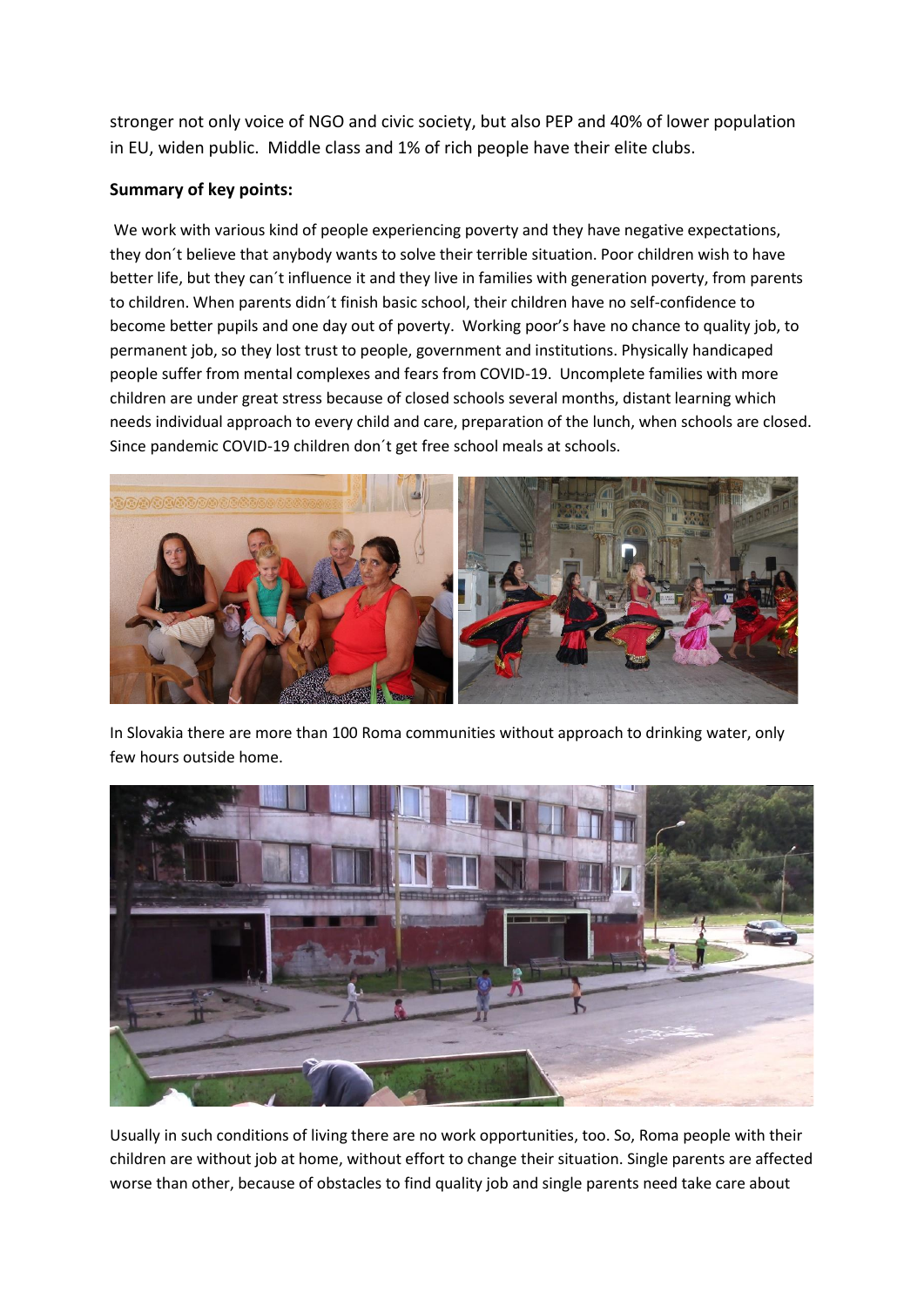children longer time without partner. Especially mothers are in worse position, because of gender discrimination. As in other member countries women are less paied than men for the same work position. Single women with children ( risk group) are affected worse than other in Slovakia. There is no will by employers to give them flexible work time, and bonus (spa treatment, stress-management courses, relaxation weekend stay ). They have no money for it, neither children care during healing stays. There is increasing trend, more and more single mothers without help of fathers, or family members. Their situation, accomodation, financial situation, health conditions are bad. Access to Essential Services (including social services and care, housing and health) Half millions of these single mothers created NGO and fight for decent life together. They adressed media, too. And together they can move forward also through European projects for example Housing first. Our Network is in process to be active and to apply Housing first project, too. Our EUISG member was responsible for choice of approved Housing first projects. Our longterm member NGO Oasis under the guidance of Mgr. Pater Peter Gombita succeded and they implement Housing first. Our Network succeeded in the project Restart of seniors and Europe for People. Healthy Planet.

EAPN main priority issues are the 5 key principles of the European Pillar of Social Rights prioritised by EAPN: Minimum Income, Social Protection, Fair Wages and Decent Work, Access to Essential Services (including social services and care, housing and health), Education, Training and Lifelong learning. Our Network is active to make Social Pillar visible in media, too. To fight poverty we gather EMIN Ambassadors, experts on poverty, people and authorities we met during EMIN BUS TRIP, PEP and we are active in Governmental Council for NGO sector. Step by step we act upon past discoveries using know-how and EAPN guidance. Our government makes effort to improve social conditions – decent life for all. But they first year after election fight with COVID-19 ENEMY and today they solve dangerous corruption causa and organized criminality in the highest political and state level. And in such situation we see only islands of positive energy in Slovakia. European Semester helped to progress these priorities on poverty reduction. That´s why will be useful to organize General Assembly , EXCO Meetings , Seminars etc. in member states, not only in Brusselles, to help NN´s make European Pillar of Social Rights, Poverty issue more visible. Surely, in every EU member country is great effort to finish with COVID-19 and implement Recovery Plan and Next generation Project. Both rich and poor people are in one. But, there is stereotyppes, that though new government, old bussinesmen have experiences, equipments to build , to construct, and good financial situation. So, there is danger that huge billions of Euros would be lost in new jural cause. How to solve it? As we mentioned several times there is important to create new image of elite. Instead self-centered rich bussinesmen we try introduce St. Francis Xavier, the greatest Christian Missionaire, who as all member of Jesuit Ordert (Society of Jesus)promised poverty, chastitiy and obeydance to travel where is important to work. Today pope Francis is also Jesuit and he makes poverty the most visible also in Slovakia, where he should stay 12 – 15. September 2021. In this occassion we edited publication Touch of the Saint written by PhDr. Anna Galovičova, both in Slovak and English version. Let also oligarchy see themselves in mirror given by Jesuit Francis Xavier reaching top spiritual and psychic level.

https://youtu.be/DyPWKG-\_vil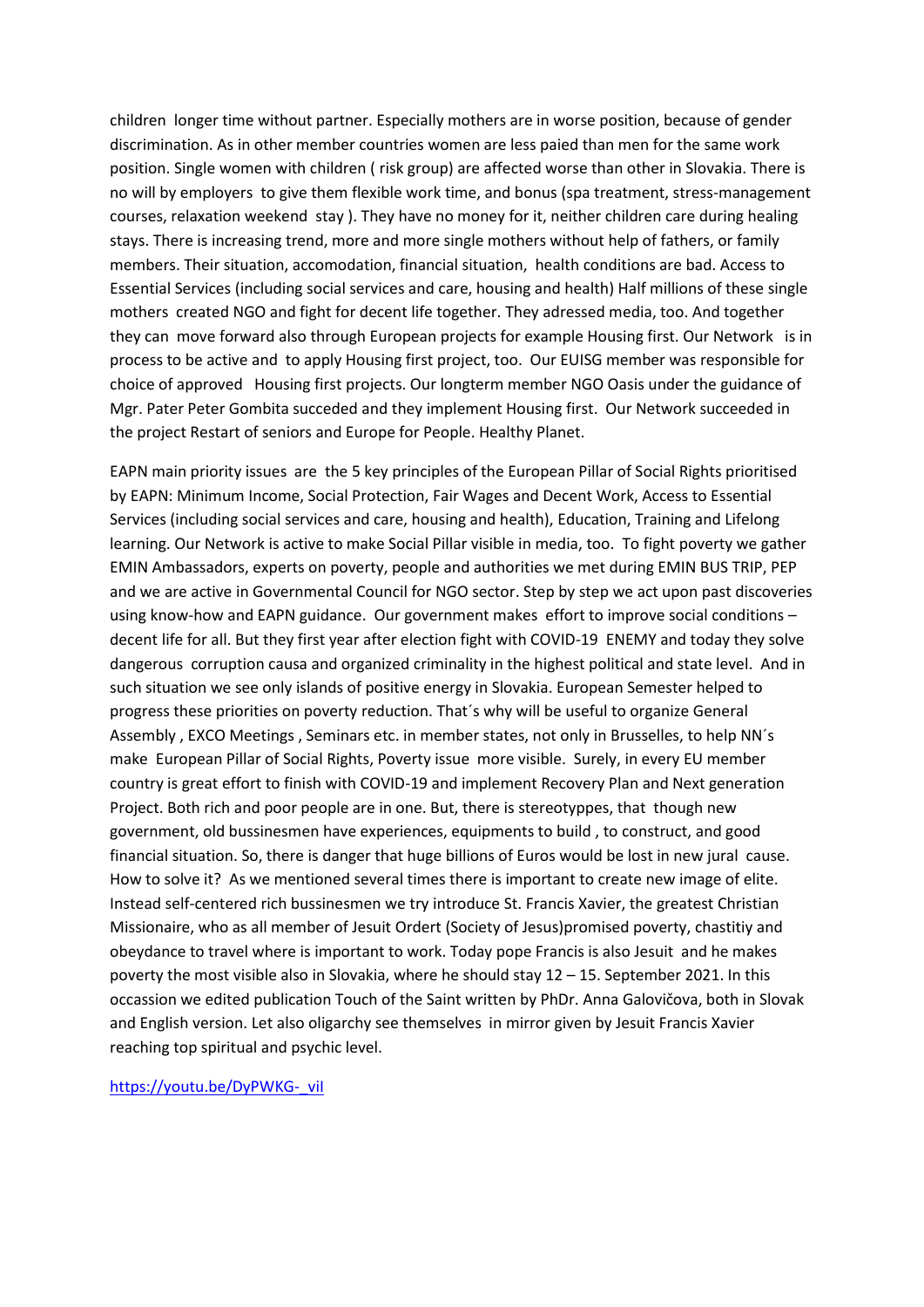#### **Let us see in mirror given by pope Francis**.



#### **Minimum WAGE**

**Minimum wage in 2021 pick load Professional intensity**

| 1. | 623 euros/month | 3,58 euros/hour | coefficient | $\blacksquare$ |
|----|-----------------|-----------------|-------------|----------------|
|    | 2. 739          | 4,25            |             | 1,2            |
| 3. | 855             | 4,91            |             | 1,4            |
| 4. | 971             | 5,58            |             | 1,6            |
| 5. | 1087            | 6,25            |             | 1,8            |
| 6. | 1 2 0 3         | 6,91            |             | $\overline{2}$ |

**Development of minimum wage in Slovakia**: in 2022 should be 646 euros, increasing 23 euros. It is 57% of medium wage two years ago. (netto 520 euros). Such scenario employers wish. But workers protest for 60% of medium wage from 2020 to receive in 2022. Today this kind of conflict weaken tripartity dialogue among empoyers, trade union and government. Last year it was hot problem especially because of wages uplements for night work, during weekend time and feriae days. But this year it was frozen. So, minimum wage is problematic for special professions as workers in hotels, restaurants, bakery, textile industry, social care, post service, etc.

The most often work position with minimum wage are: taylor, cleaning woman, helper, school servant, hairdresser. Very low wage have teachers. New government approved increasing of the salaries of teachers (1 billion euros during 3 years). It should be paied by EU (Recovery Plan). Medium wage should be for teacher 1350 euros. Different situation is in east and west Slovakia. But hot problem of education is not financial one, but quality of work and motivation and character of teachers. Especially, in the poorest regions of Roma communities, who needs individual approach and heartful contact with children. Especially during the pandemic situation is very important help these children to be able participate in distant learning, to have IT skills, approach to computors. Maybe EU can help replace some older computors to the poorest regions step-by-step. Mutual interaction EU and national government can have synergic effect and mobilize all actors. Especially if we know "Education is way out of poverty".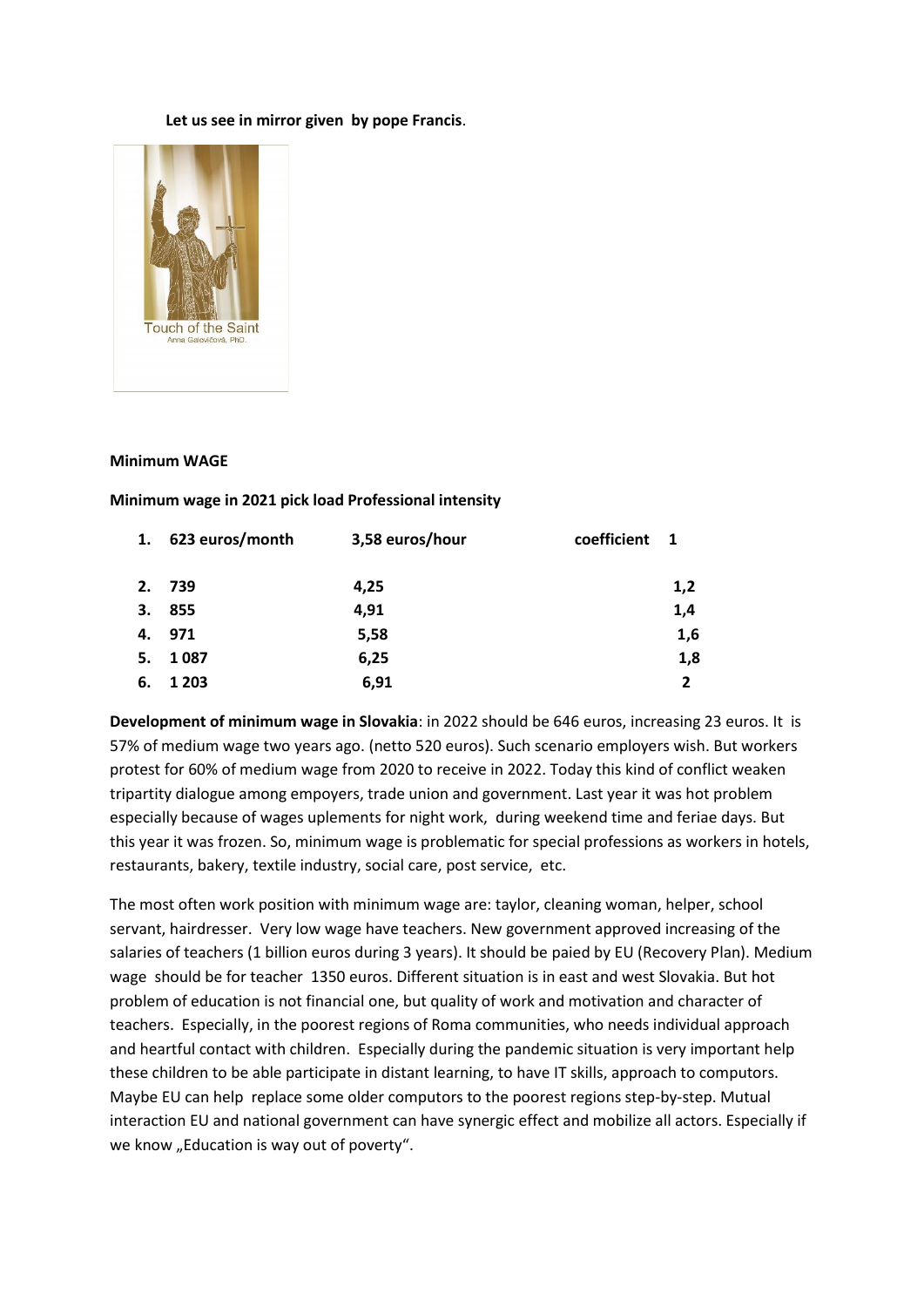In our meetings with the children, especially Roma children from the poor region south – east Slovakia we found out, that especially children between age 12 – 15 years old failed during distant learning. And many of them must repeat again school year, though they are inteligent and responsible ones. But! They parents and teachers could not care for them and help them to receive IT skills and tablets. Even parents have no IT skills, no computors, no patience, no motivation to move forward for they children.

More, as we found out in many Roma families were difficult COVID-19 situation, serious illness of family members and no time for children education. So, Roma children wished very much Let COVID finish! Let my small brother survives and parents buy computor, or cell phone. With these conditions hand in hand goes marginalization and strengtening of prejudice against Roma children. Vicious circle. (Included you-tube document and dialogues).

**Whole school system in Slovakia collapsed.** Many inteligent Roma children don´t finish basic school, neither vocational school and they are without basic education ussually without job, on social contribution, marked man. And animosity between Roma communities and majoritian society increases. More, many inteligent children and students prefer to study abroad, because our universities and colleges are low level. We speak about exodus of best students. More, many politicians have plagiat causa, and they received their titles unfair way. Self-centered academics are not willig to change anything. Many professors spoke about financial situation, that they have several jobs in many schools to survive and to pay future advances. Etc. So, all society calls for reform of school system and to establish university campus higher quality.

**Principals of Universities in Slovakia proposed to integrate 4 main universities and to create 2 educative centres in west Slovakia – Bratislava, and east Slovakia Košice. Is it solution? More: minister of education is busy with pandemic situation at schools. With distant learning.** So, real problems to educate poor children and avoid more generations poverty in poor families goes hand in hand with exodus of most inteligent students abroad. To pay more money to teachers from Recovery Plan without real reform of school system in Slovakia would be vasting Eurofunds and hundreds millions from Recovery and Resiliancy Plan.

It needs new cognitive map and new way of living. When we have old map of old Prague, it will be impossible to find with such map new streets in new Prague. So, such situation is today more or less in EU, in the world. First to increase educative process needs respect psychological laws and avoid self-centered , egoistic approach also in Education. We must respect that if majority parents prefer higher education, quality of high schools is lower and lower. The same way how we became aware of COVID-19 and all process round it, how to protect ourselves, how to solve extraordinary situation, today we need be aware, that distribution of Intelligence among population all over the world is the same: only 3% of people have supreme intelligence, geniuses. Majority of population have IQ between 80 – 110 medial IQ, little by little under medial IQ, and little by little above medial IQ. We should focus on this fact and reform school system such way, that both teachers, parents understand it, and both help children to find concrete and usefull job for them to survive.

There is no other way to improve schools and to educate best experts in EU, in the world. Without such kind of change medial teachers will educate medial school-leavers. And whole society will suffer lack of craftmen, workmen, usefull jobs and our children and grandchildren will be unsatisfied, unuseful, sitting behind computers, with psychic problems, spreading conspiration theories ,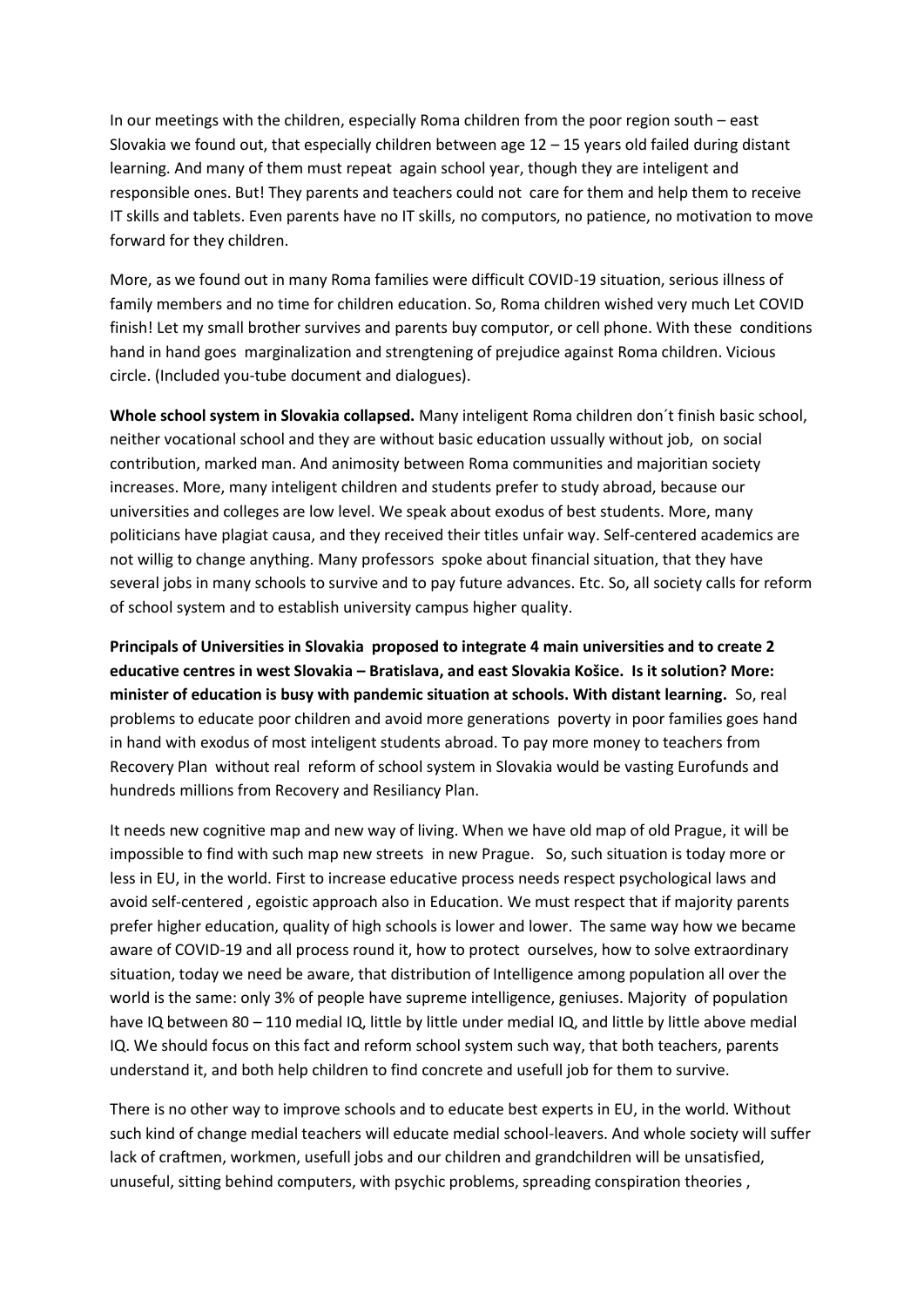influenced by delusions. There is enough work for all, BUT outside, in the nature, in the forest, in the streets, in the medows, in the mountains, near rivers, near trees, etc.

This situation is connected with mothers and fathers, adult children from poorest regions who works abroad ussually dirty job. But better paied, as we heard also in our video-film. Every father wish to have quality job and to bring enough money home to care for wife and his children. And parents living and working abroad for many years ask by right: why doing the same work in Germany, in Austria I receive 10-times more money? Instead of 200 euros, 2 000 euros. More, the life and nourishment is there cheaper and better? Of course, with 200 euros there is great pressure in the family life, conflicts what to buy and what is impossible to buy, for example computors for children in school age. Etc. During COVID-19 the situation with pendlers was hot issue, if to allow them go abroad and back, with the risk to bring new mutant of corona, or to stop it. And what about handiccaped and ill seniors in neighbour countries – in Austria, Germany, etc.? Should they stay without nurses from Slovakia?

#### **The encreasing of minimum wage:**

| 2021 | 623/ month minimum wage | 3,58/hour minimum wage |
|------|-------------------------|------------------------|
| 2020 | 580/                    | 3,33/                  |
| 2019 | 520/                    | 2,99/                  |
| 2018 | 480/                    | 2,76/                  |
| 2017 | 435/                    | 2,5/                   |
| 2016 | 405/                    | 2,33/                  |
| 2015 | 380/                    | 2,18/                  |
| 2014 | 352/                    | 2,02/                  |

Medium wage is 1 203 euros in 2021. It was 858 euros in 2014.

**Minimum wage in European countries** . Without minimum wage are Finland, Austria, Denmark, Italy, Malta and Cyprus.

The highest minimum wage is in Luxemburg: 2 142 euros (2021). The lowest minimum wage is in Bulgaria 313 euros (2021). Czech R. has minimum wage 574 euros. Hungary 443 euros and Poland 611 euros. Netherlands – 1636 euros, Belgium – 1594 euros, Germany – 1584 euros, France – 1539 e.

**Minimal pension –** more and more people have minimum pension. Last year it was only 50 000 persons, since january 2021 – more than 200 000 persons. Since january 2021 under new government is minimum pension linked with medium wage. There is effort to change system of minimum pension. Till today is valid after 30 working years is minimum old-age pension 334,30 euros monthly (33% months medium wage in economy). Every working year more increases